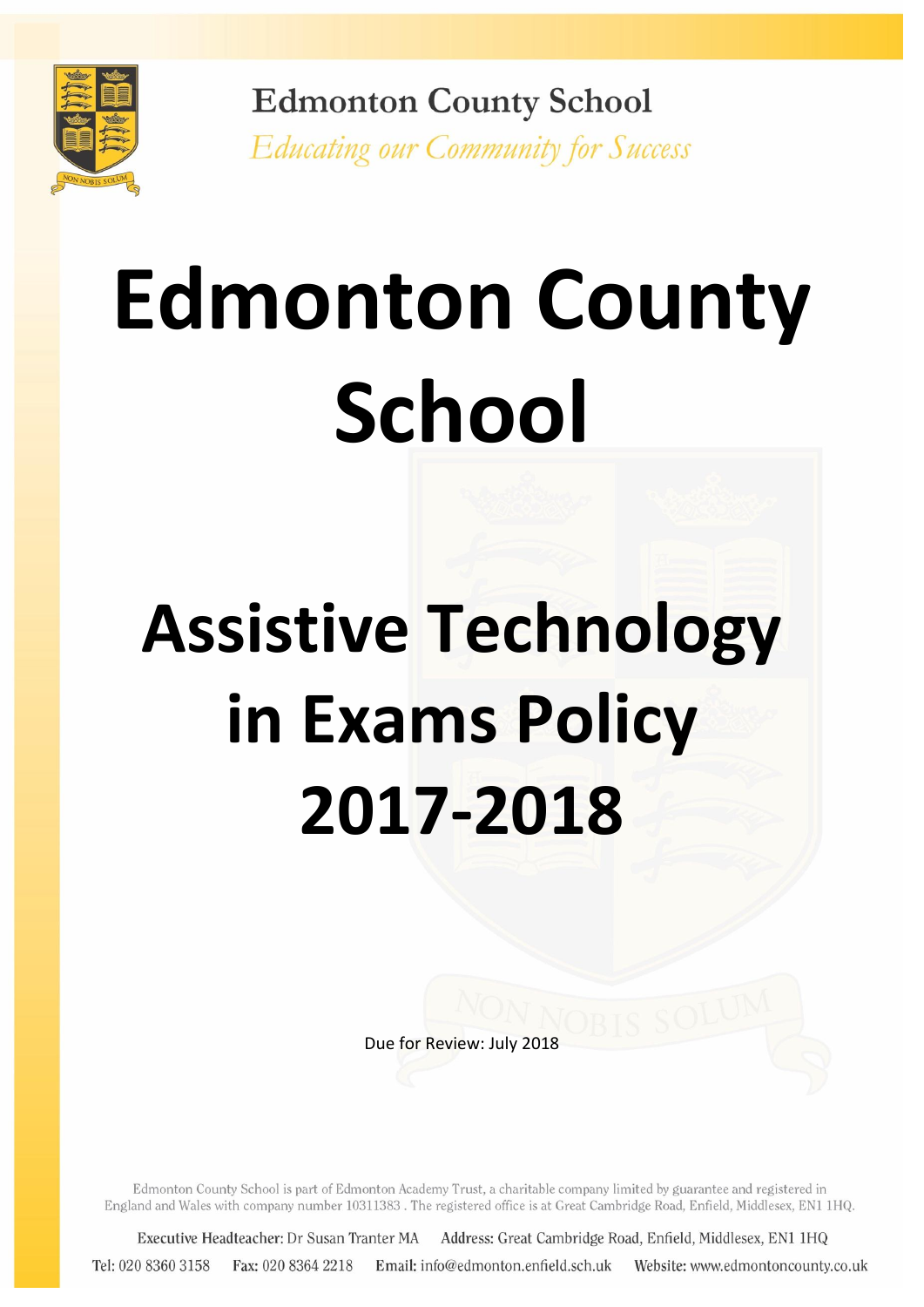# **Contents**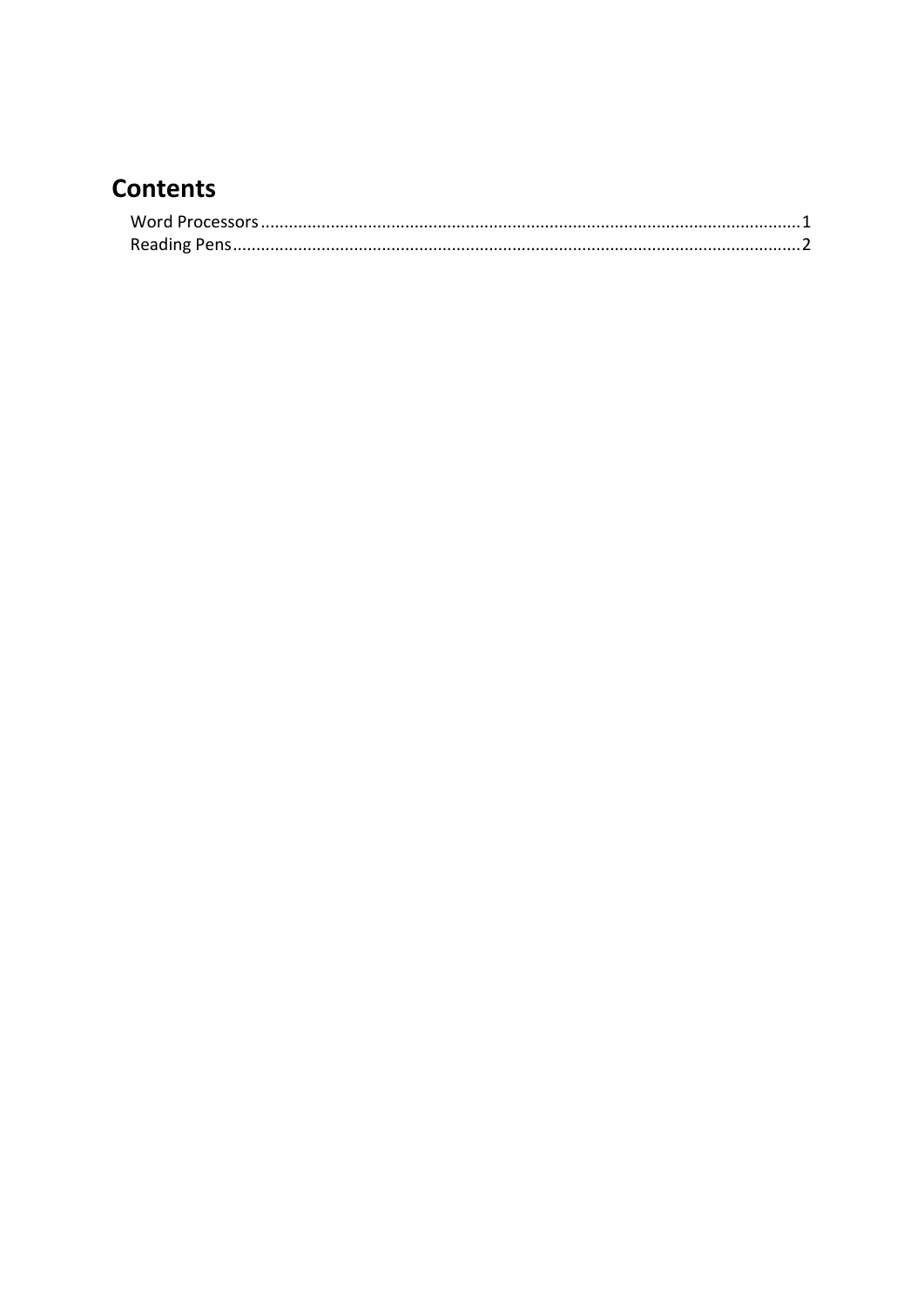## **ECS Assistive Technology in Exams Policy**

This policy is to detail how the school manages and administers the use of assistive technology, including word processors and reading pens, in examinations and assessments. It is reviewed and updated annually on the publication of updated JCQ regulations and guidance.

### <span id="page-2-0"></span>**Word Processors**

Learners who require a word processor for their examinations are provided with a laptop that complies with JCQ regulations:

*5.8.1 Centres are allowed to provide a word processor with the spelling and grammar check facility/predictive text disabled (Switched off) to a candidate where it is their normal way of working with in the centre.*

A learner's 'normal way of working' is defined as support which they usually receive in the classroom, internal school tests and examination mocks. As such, use of a word processor should be agreed/processed at the start of the course.

The use of a word processor cannot be granted solely because the learner wants to type rather than write in examinations or can work faster on a keyboard, or because he/she uses a laptop at home. The use of a word processor must reflect the candidate's normal way of working within school. A word processor will be allocated in order to remove barriers which place learners with special educational needs and/or disabilities at a substantial disadvantage as a consequence of persistent and significant difficulties.

Examples of learners who may be allocated a laptop include those learners with:

- a learning difficulty which has a substantial and long term adverse effect on their ability to write legibly
- a medical condition
- a physical disability
- a sensory impairment
- planning and organisational problems when writing by hand
- poor handwriting

This list is not exhaustive. Read aloud software will be used when it is the student's normal way of working. At ECS this includes Dragon Naturally Speaking – a voice recognition program that allows students to dictate their answers.

Unfortunately, there are a limited number of computers / laptops and on occasions certain learners may need to be prioritised to have access to a word processor. In this case word processors will be preferentially allocated to learners for whom:

- a substantial advantage in writing speed is provided by access to a lap top
- the leaner wishes to work independently from a scribe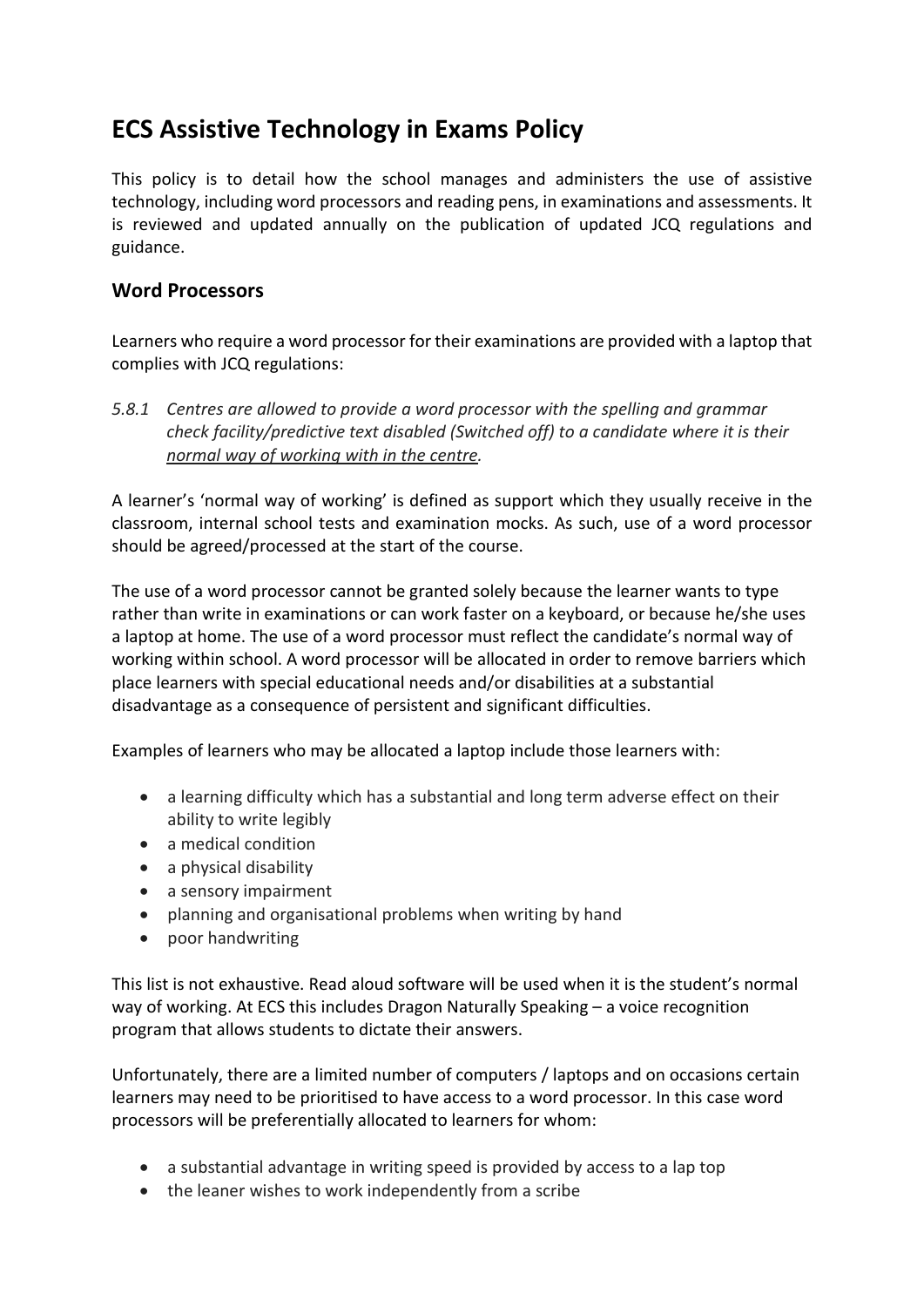learning difficulties are specific to areas that may be resolved through simple access to a laptop

The school will provide a word processor which meets the requirements of the JCQ for eligible candidates to use in exams. It will be necessary for these candidates to provide their own laptop for normal school use, to enable the school to collate a portfolio of evidence which must be made available for inspection by the JCQ, if requested. The use of a word processor in a particular exam must be appropriate to the nature of the exam.

Any candidate who believes they should be using a word processor for exams should contact the SENCo by the end of the Autumn term of the academic year in which they wish to use this facility. Applications for use of a word processor made after December mocks will only be allowed under exceptional circumstances and must be at the instigation of a subject teacher.

During an examination the candidate must adhere to the following (in addition to all other exam regulations):

- Only a school provided laptop may be used. Only word processing software, without spell check, will be available.
- The candidate must use the exam template document.
- It is the candidate's responsibility to advise the invigilator immediately if the laptop they are using does not appear to be functioning correctly.
- The candidate will be responsible for regularly saving their work to both the laptop and the memory stick provided.
- It is the candidate's responsibility to tell the invigilator if they have completed any questions in the normal answer booklet.
- The candidate must remain under exam conditions until they have handed in a printed copy of their work which they have signed on all pages.

#### <span id="page-3-0"></span>**Reading Pens**

A reading pen is a scanner shaped like a pen. It works by running the pen across printed text, following which it instantly displays the word and reads it aloud. To comply with JCQ regulations:

#### 5.6.4 *A permitted reading pen will not have an in-built dictionary or thesaurus, or a data storage facility.*

Reading pens will be preferentially allocated to learners who wish to work independently but do not qualify for a reader. Learners with a profile of good reading comprehension skills but low reading accuracy would be most likely to benefit from access to a reading pen. Learners who only require occasional words/phrases to be read to them are also more likely to benefit from the increased independence gained by access to a reading pen.

As with word processors, the use of a reading pen should represent a learner's normal way of working.